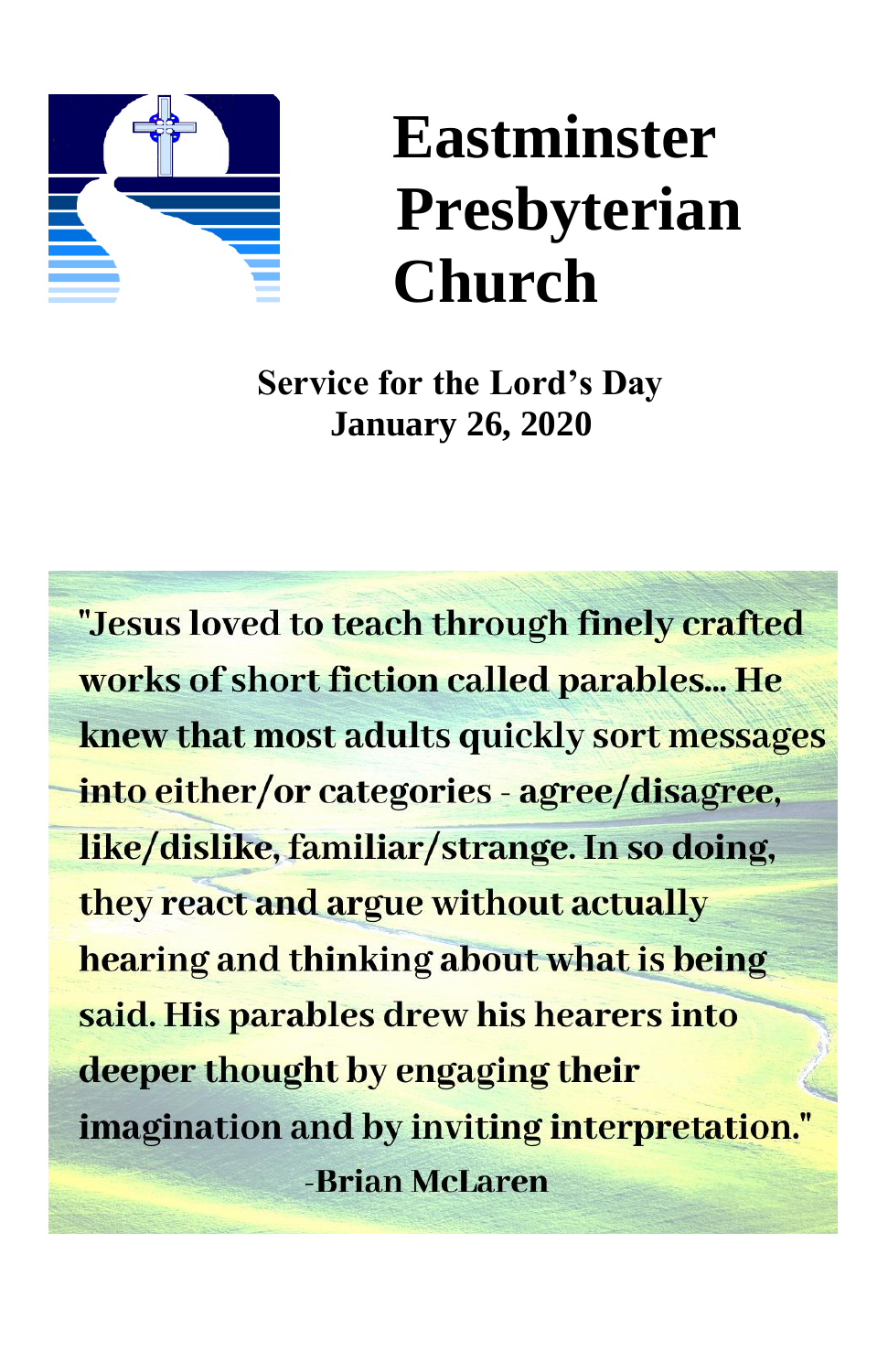# **ORDER OF WORSHIP FOR THE LORD'S DAY** January 26, 2020 10:00 a.m.

*\* Congregation is invited to rise in body or in spirit. Bold text is read or sung by the congregation.*

# **GATHERING**

**Welcome and Announcements** *(Please sign the friendship pads)* The grace of our Lord Jesus Christ be with you all. *And also with you.*

**Prelude** *The entry of the light.*

# **Call to Worship**

Creator of the cosmos, of eternity and time, *be with us in this time.* Savior of the world, healer of the nations, *be with us in this place.* Breath of all that lives, of people near and far, *stir within our lives.* Creator-Savior-Spirit, God of here and now, *be present in our worship, that we may find new ways to be present in your world.*

**\*Hymn #19** *God of Great and God of Small*

**\*Call to Confession**

### **\*Prayer of Confession**

*God of all the saints, God of all the sinners, hear our prayer. We would be saintlike – good soil, holy, patient, loving. But we end up feeling more like sinners – full of rocks, failures, selfish, mean. Perhaps you see us simply as human – as beloved, and flawed, and trying, and failing, and succeeding.*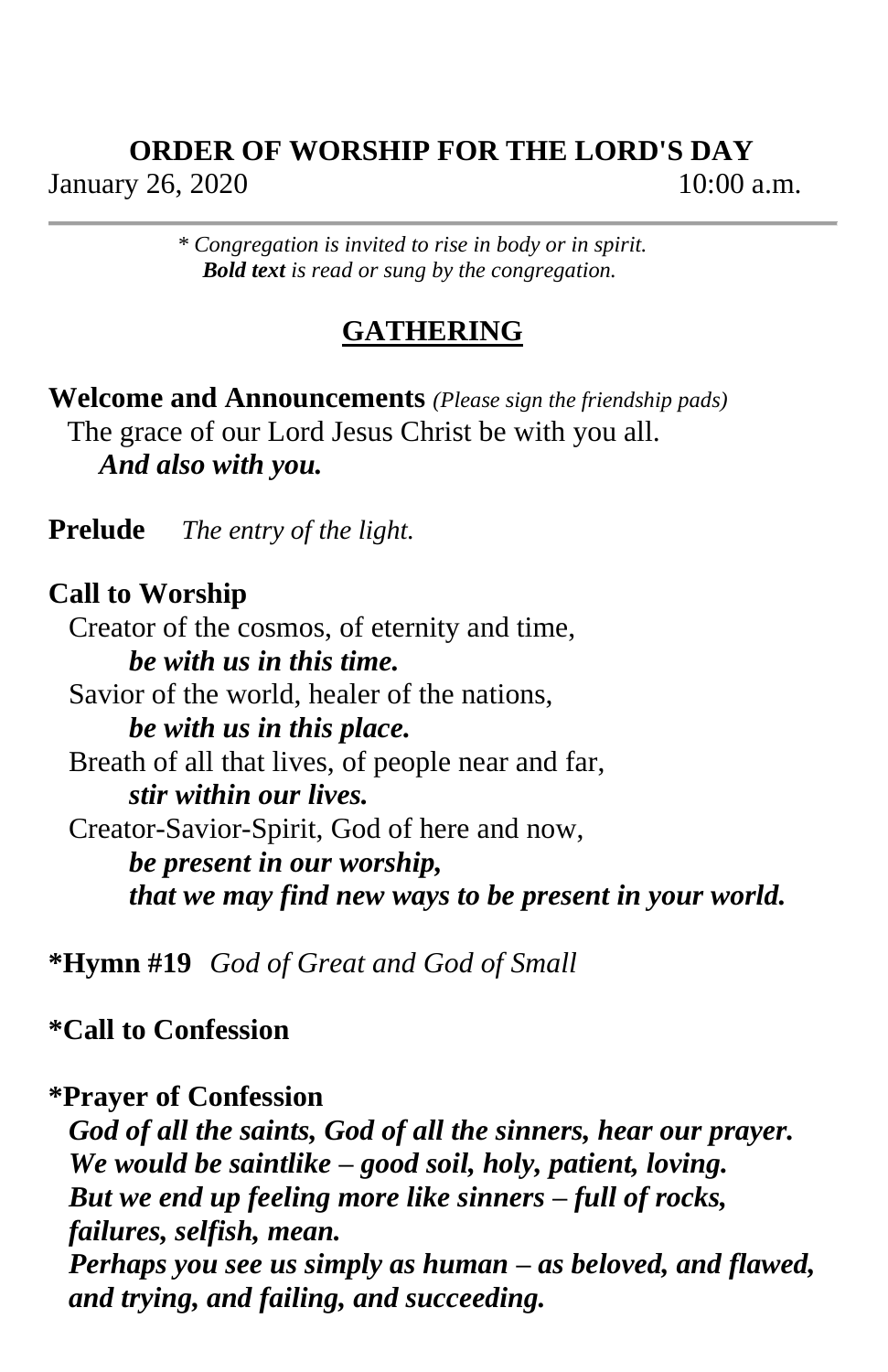*In all of this, forgive the wrong that we have done, and bless the good we have accomplished. Keep on loving us, and helping us, and molding us more and more into the image of Christ, in whose name we pray.*

 *(silent confession)*

# **\*Declaration of God's Grace**

**\*Congregational Response** [#673 Jesus, Light of Joy] *With the saints we lift our voices, God of power, God of might. All creation shines with glory, singing praises day and night: Alleluia, alleluia, holy, holy, holy light.*

# *\****Sharing the Peace of Christ**

*(Turn to your neighbors and say, "The Peace of Christ be with you.")*

# **PROCLAMATION OF THE WORD**

# **Children's Message**

# **Special Music**

# **Prayer for Illumination**

# **Reading from Scripture**

Mark 4:1-34 *(Pew Bible, pages 35-36 - NT)*

# **Sermon**

# **RESPONSE TO THE WORD**

# **Hymn #171** *A Sower Came from Ancient Hills*

# **Offering of Resources and Prayer**

*Financial offerings support the life and mission of Eastminster Presbyterian. If you have prayers to be shared during our prayers of the people, please place them in the offering plates.*

**Offertory**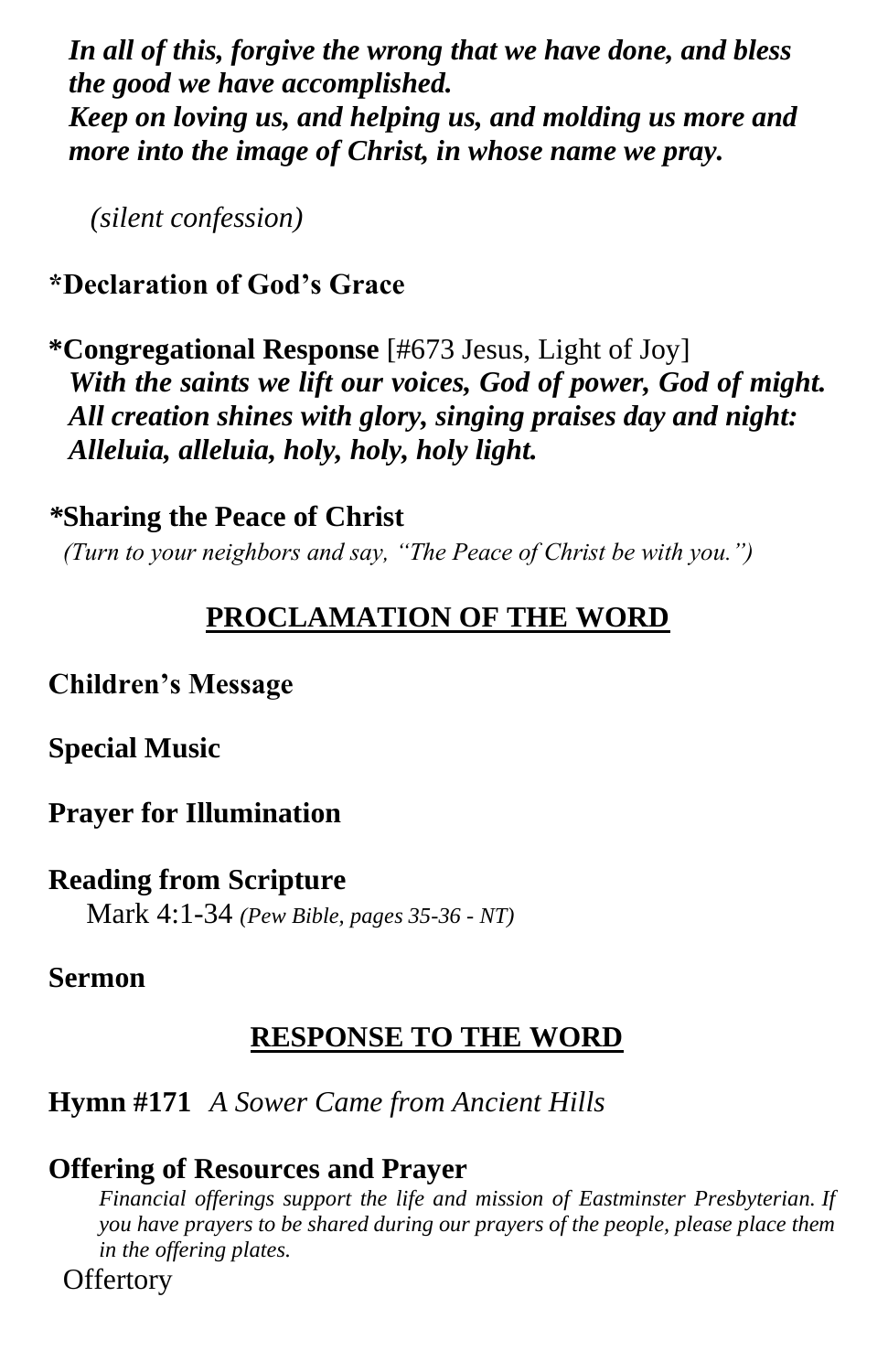# Doxology[#605 Praise to God the Father]



# \*Prayer of Dedication

# **Joys and Concerns of the Congregation / Prayers of Intercession / The Lord's Prayer**

*Our Father who art in heaven, hallowed be thy name. Thy kingdom come, thy will be done, on earth as it is in heaven. Give us this day our daily bread; and forgive us our debts, as we forgive our debtors; and lead us not into temptation but deliver us from evil. For thine is the kingdom and the power and the glory, forever. Amen.*

**\* Hymn #36** *For the Fruit of All Creation*

# **\*Charge & Benediction**

# **\*Postlude**

**Participants in today's service:**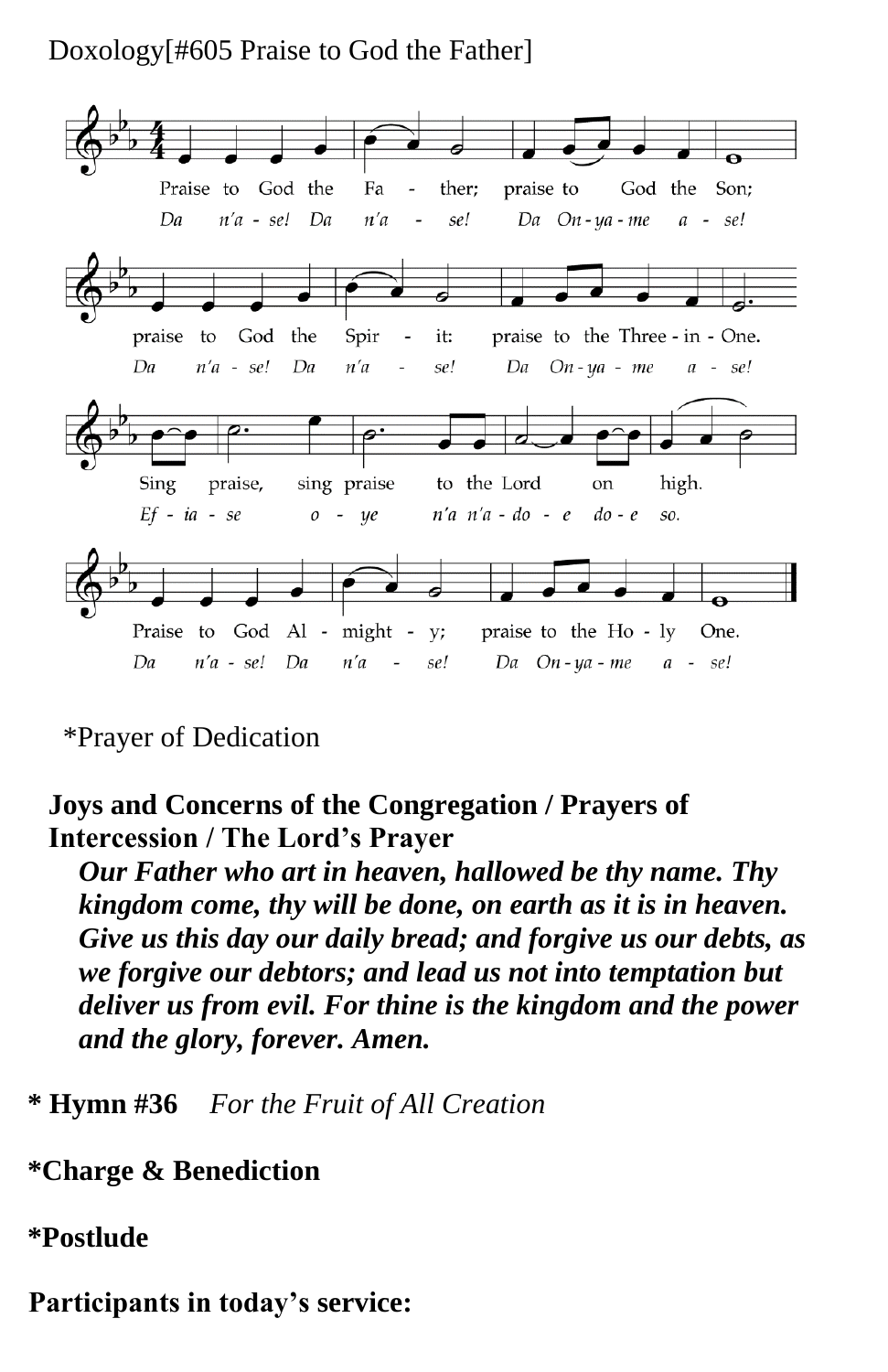Minister: Rev. Kristin Stroble Worship Leader: Katie North Children's Message: Robin Bell Organist: Tamar Mikeladze

*Credits: The prayer of confession is adapted from Beth Merrill Neel (www.holdfasttowhatisgood.com)*

**New Here?** Thank you for joining us as we worship God this morning. Information about our church is available in the narthex, including our weekly email. We invite you to sign in on the Friendship pads found at the end of the pew, so we can greet you by name. Please join us for Coffee Fellowship after

worship, in the space we call the Green Room, which is to the west of the sanctuary. After fellowship, we have a variety of classes for all ages what you are welcome to join.

> **Prayer Cards** are in the Friendship Pads, which are at the end of each pew. If you have a prayer request that you would like announced during the service, please write it on the prayer card and you can place it in the plate during the collection of the offering. The Pastor will read them (unless

marked private) before the Pastoral Prayer.

**Children and Worship:** Children are always welcome in worship at Eastminster. Children's worship packets can be found in the basket outside the sanctuary doors as well as activity bags, which they can use during the service. We have created a space for children at the front of the sanctuary. Your child is welcome to use that space or remain in the pews with you.

#### **Today at Eastminster**

#### **Ushers**

Head usher: Cindy Mackay; Jeff Lapinski, Bob Nees

#### **Greeters**

Donnie and Sharon Reinhard, Sue Rosser

#### **Flowers**

The flowers today are given for the glory of God.

#### **Church Leadership and Staff**

Rev. Kristin Stroble Pastor Dr. Fred Graham Parish Advisor Rev. Shirley Paxton Parish Advisor Neil Myer Director of Christian Education Bridgette Redman Office Administrator Jadrian Tarver Choir Director Tamar Mikeladze Organist Heather Myer Bell Choir Director Laurin Schulz Nursery Attendant Audri Kocan Nursery Attendant

#### **This Week at Eastminster**

*January 26 to February 2* **TODAY, 1/26** Worship 10:00 a.m. Congregational Meeting 11:00 a.m. MORE 11:15 a.m. **MONDAY, 1/27**





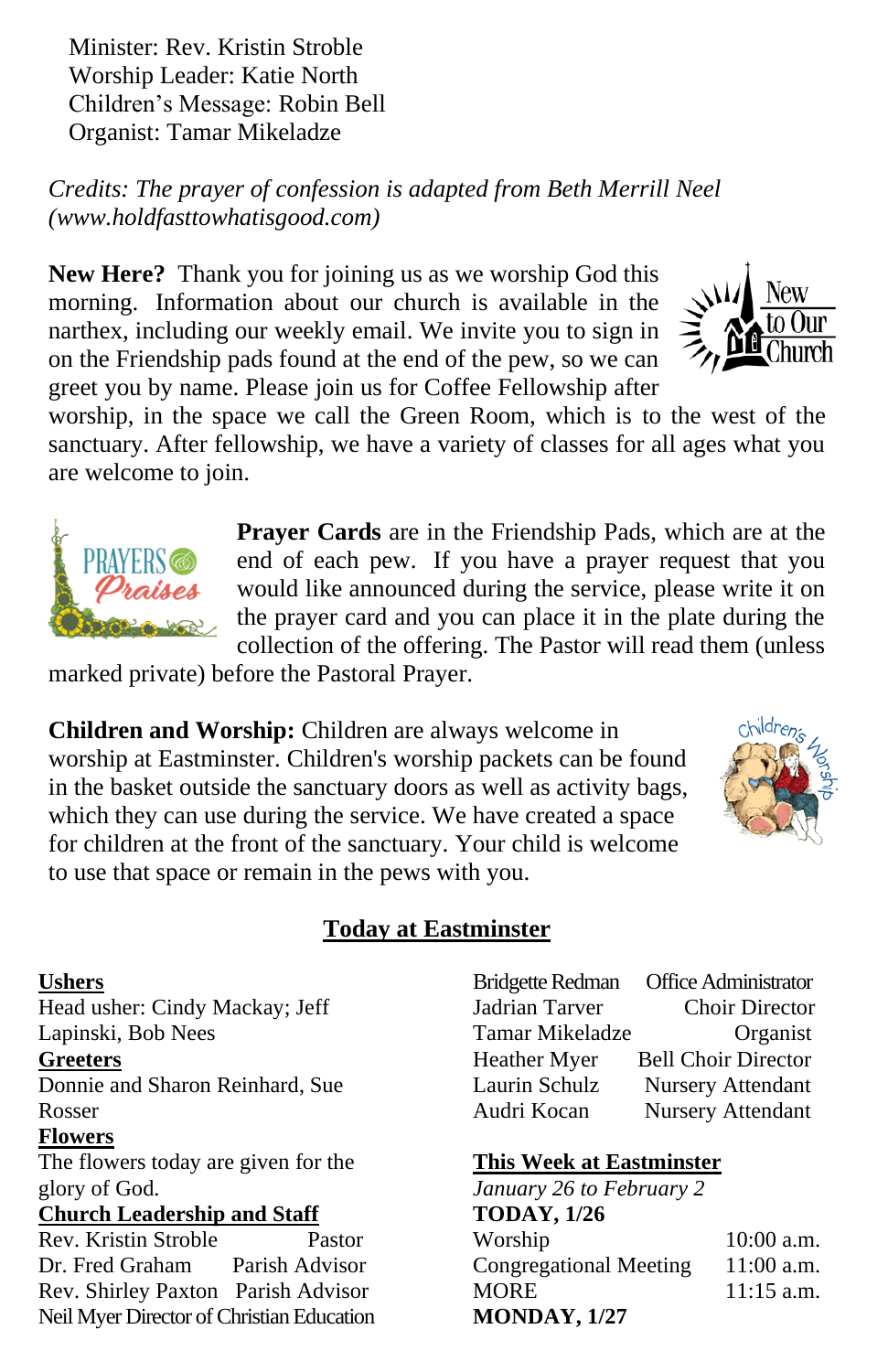| <b>Staff Meeting</b>                      | 1:00 p.m.    |
|-------------------------------------------|--------------|
| <b>UKirk Student Dinner</b>               | 6:15 p.m.    |
| TUESDAY, 1/28                             |              |
| <b>Burcham Small Group</b>                | 3:00 p.m.    |
| <b>WEDNESDAY, 1/29</b>                    |              |
| Men's Breakfast                           | 8:00 a.m.    |
| We Make the Road Group                    | $11:00$ a.m. |
| UKirk                                     | 7:30 p.m.    |
| Trivia at Reno's East                     | $8:00$ p.m.  |
| <b>THURSDAY, 1/30</b>                     |              |
| Cultured Purls                            | $9:00$ a.m.  |
| <b>Bells</b>                              | $6:00$ p.m.  |
| Choir                                     | $7:00$ p.m.  |
| SUNDAY, 2/2                               |              |
| Worship                                   | 10:00 a.m.   |
| Fellowship                                | 11:00 a.m.   |
| <b>Congregational Meeting</b>             |              |
| $11:15$ a.m.                              |              |
| AA: Wed. & Thurs. 7 p.m.; Fri. 9:30       |              |
| $p.m.$ ; Sat. 10 $a.m.$ ; Al-Anon: Thurs. |              |
| 8:15 p.m                                  |              |

#### **Help us with our worship**

**visual:** To mark and visualize our journey, we are creating a path throughout the sanctuary. During the second quarter of the year our theme is "Alive in the Adventure of Jesus." I'd invite you to bring in or email to the office pictures, drawings, stories, or poetry of people or places that have formed you in your journey of faith.

**Blog**: We have created a "We Make the Road by Walking" blog. Each week we will be asking someone from Eastminster to respond to the question: "What one thought or idea from today's lesson especially intrigued, provoked, disturbed, challenged, encouraged, warmed, warned, helped, or surprised you?" Are you willing to write something? Let the office know or sign up in the Narthex. Check out the entries

here: *https://eastminsterpresbyteria n.home.blog/*

#### **Annual Meeting**

Eastminster's **Annual Meeting** of the Congregation/ Corporation will take place today immediately following worship. This meeting is for the purpose of receiving the church's financial information, voting on the pastor's terms of call, and electing members to the Nominating Committee. The annual reports are in the Narthex.

#### **ESOL Classes**

ESOL classes have begun. They are taking place on Tuesdays and Thursdays for spring semester. If you are willing to volunteer, please contact the Refugee Development Center or Kristin. Classes start this week.

#### **New Adult Class! Practices of Citizenship in the Kingdom of God**

This class features a series of short videos to be followed by engaging discussion each week. The videos are to provide ways in which the Christian community can serve the world and at the same time be faithful to God's vision of the Peaceable Kingdom.

- Jan 26th: Citizenship as Cruciformity
- Feb 2nd: Citizenship as Justice Work
- Feb 9th: Citizenship as Love for Land
- Feb 16th: Citizenship as Relating to the Other
- Feb 23th: Citizenship as the Image of God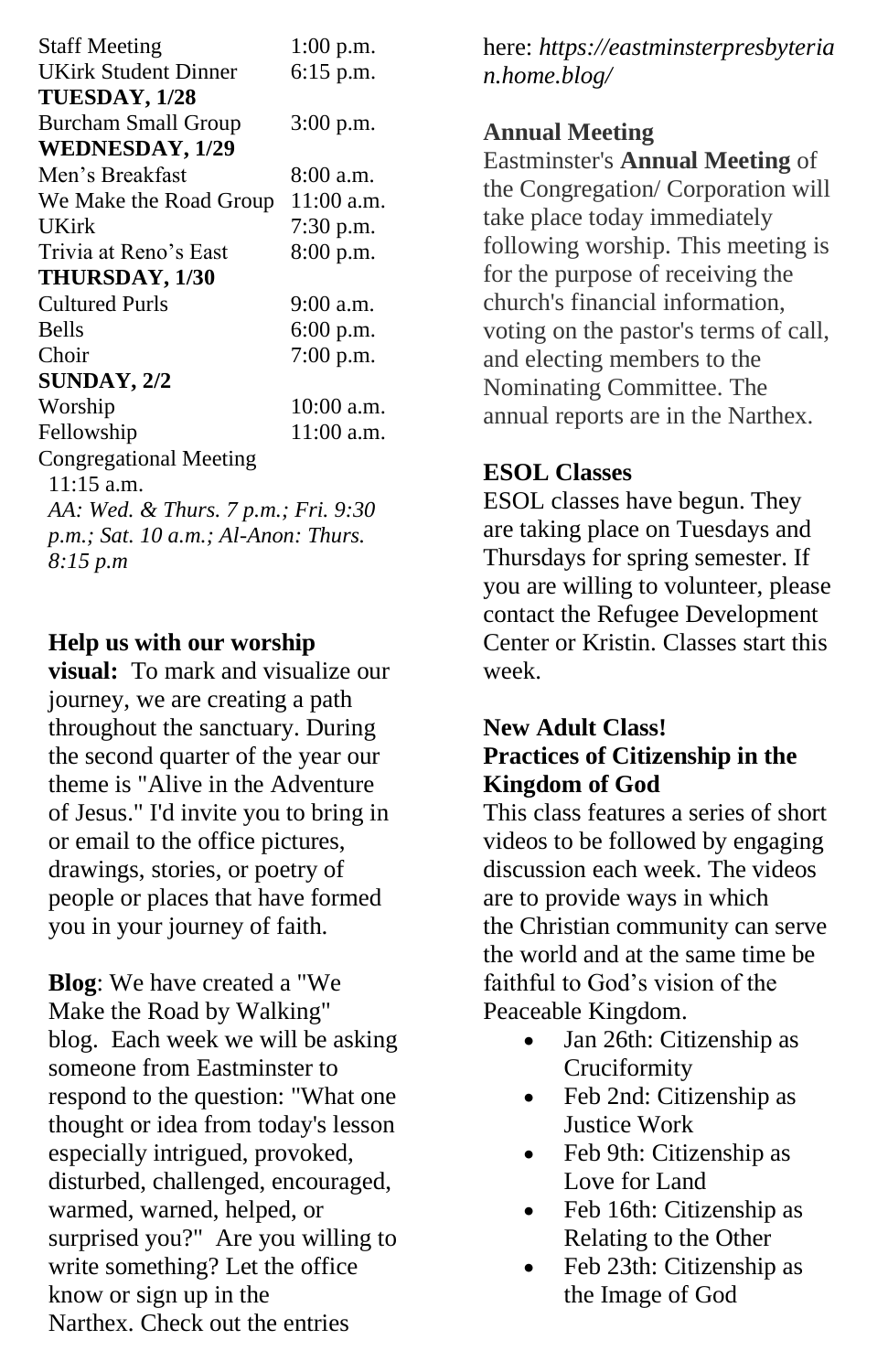### **Flower 2020 sign-up**

Would you like to honor someone or dedicate flowers to them in 2020? The new sign-up for altar flowers is on the bulletin board outside the church office.

Flowers are \$35 and you can take the flowers home after the service. After signing up, please be sure to either make a note of what dedication you would like or contact the church office.

### **Women's Retreat March 13-15**

Eastminster's women are invited to join with First Presbyterian Church of Holt in a Women's Retreat. Kristin will be leading the retreat. More information will be coming soon.

# **Souper Bowl of Caring**

It is the 30th year of the Souper Bowl of Caring event.

Souper Bowl of Caring is a youthinspired, youth-led movement working with other groups across

the nation including: schools, churches, local



businesses, corporations, passionate individuals and NFL teams to tackle hunger in their local communities during the weeks leading up to the biggest celebration in football, Super Bowl. This year, Eastminster will collect Souper Bowl offerings on Feb. 2 and all donations will go directly to the MSU Student Food Bank.

In 2019, nearly 5,000 groups collected over \$9.6 million in dollars and food donations for hunger-relief charities across the country. Over \$150 million has been collected since Souper Bowl of Caring began in 1990.

#### **End-of-year donation statements**

Your 2019 donations statements are available in the Narthex today. Any still remaining will be mailed out on Jan. 27. If you would like a copy emailed to you, let Bridgette know.

### **Come Montreat with us!**

Each summer, thousands of youth gather at Montreat Conference Center (one of our denomination's national conference centers) in North Carolina from all over the country for a week of study, worship, and recreation. The conference is designed for high school students and for their group leaders.

Our presbytery will have a group of rising 9th graders-graduated high school seniors attend together the week of July 12-18. We would love to see some of Eastminster's youth be part of that group this year for a week of faith formation unlike any other! Please contact Neil Myer for more information.